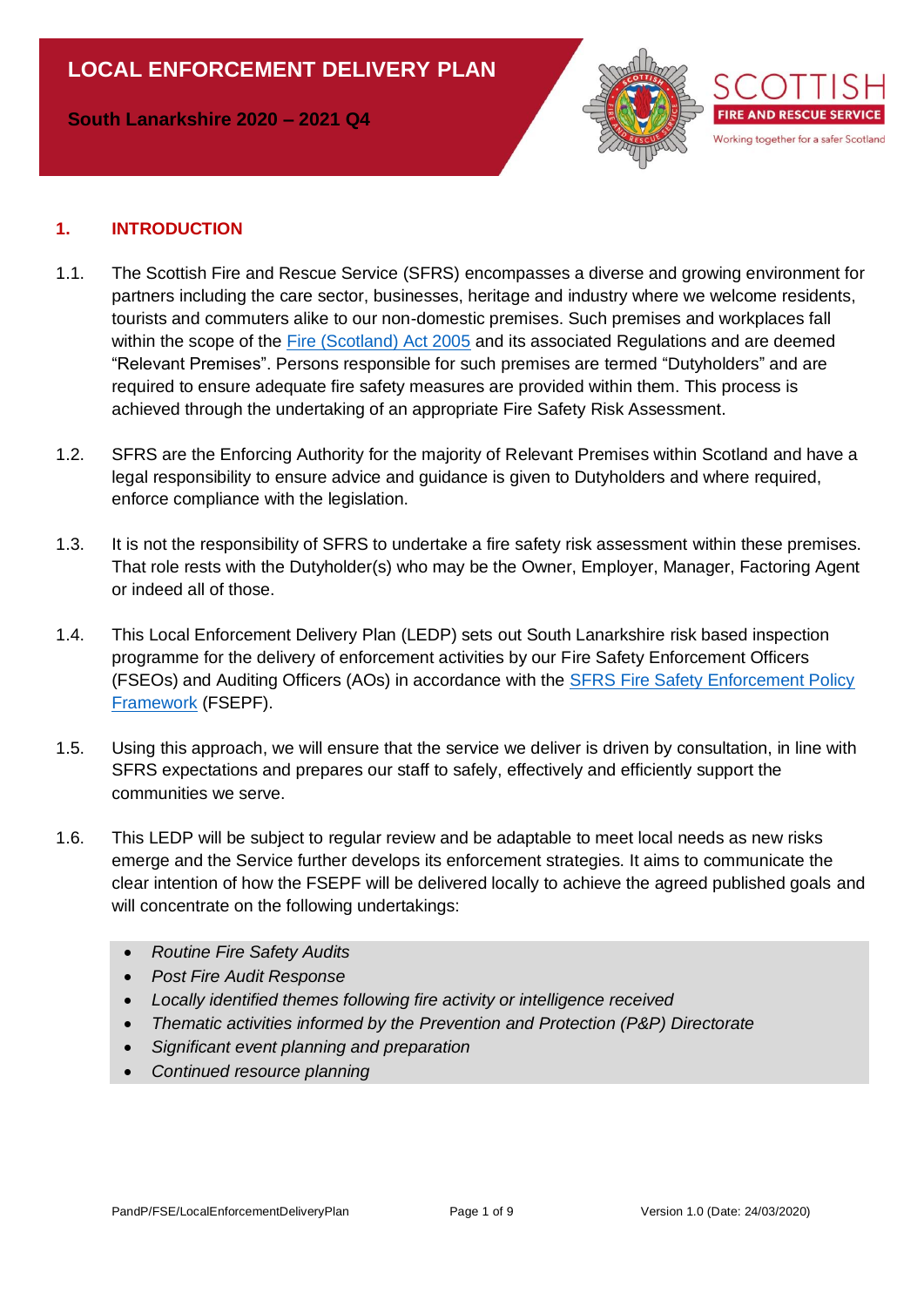## **2. STRUCTURE**

2.1. Within South Lanarkshire Local Senior Officer (LSO) Area, a Group Commander oversees the direction and implementation of Prevention and Protection and is supported by a Station Commander who has a remit for the delivery and supervision of the Fire Safety Enforcement team.



- 2.2 Group and Station Commanders with an enforcement responsibility, undertake several roles within LSO Management Structures. They have a responsibility to coordinate the delivery of enforcement through FSEOs and AOs and provide a conduit between the LSO areas and the P&P Directorate to ensure quality, consistency and policy is being achieved.
- 2.3 To enable enforcement activities to be effective and efficient, it is important to make the best use of the resources available, provide a clear direction for all to follow, identify achievable targets to work towards in accordance with perceived risk and most importantly communicate this to all relevant parties.
- 2.4 This LEDP relates to all audit activity and will require the support of all FSEOs and AOs to ensure the optimum delivery and benefits of the plan are realised. It will focus on the main areas outlined above, concentrating on the types of enforcement work to fulfil the FSEPF. As these roles require specialist skills, early succession planning required by local managers is vital to adequately resource and train new personnel in the role.
- 2.5 Quality Assurance will be undertaken by the P&P Directorate or in some circumstances, alternative LSO Areas to promote a continuous improvement culture and provide evidence towards measuring FSE performance within each respective LSO area.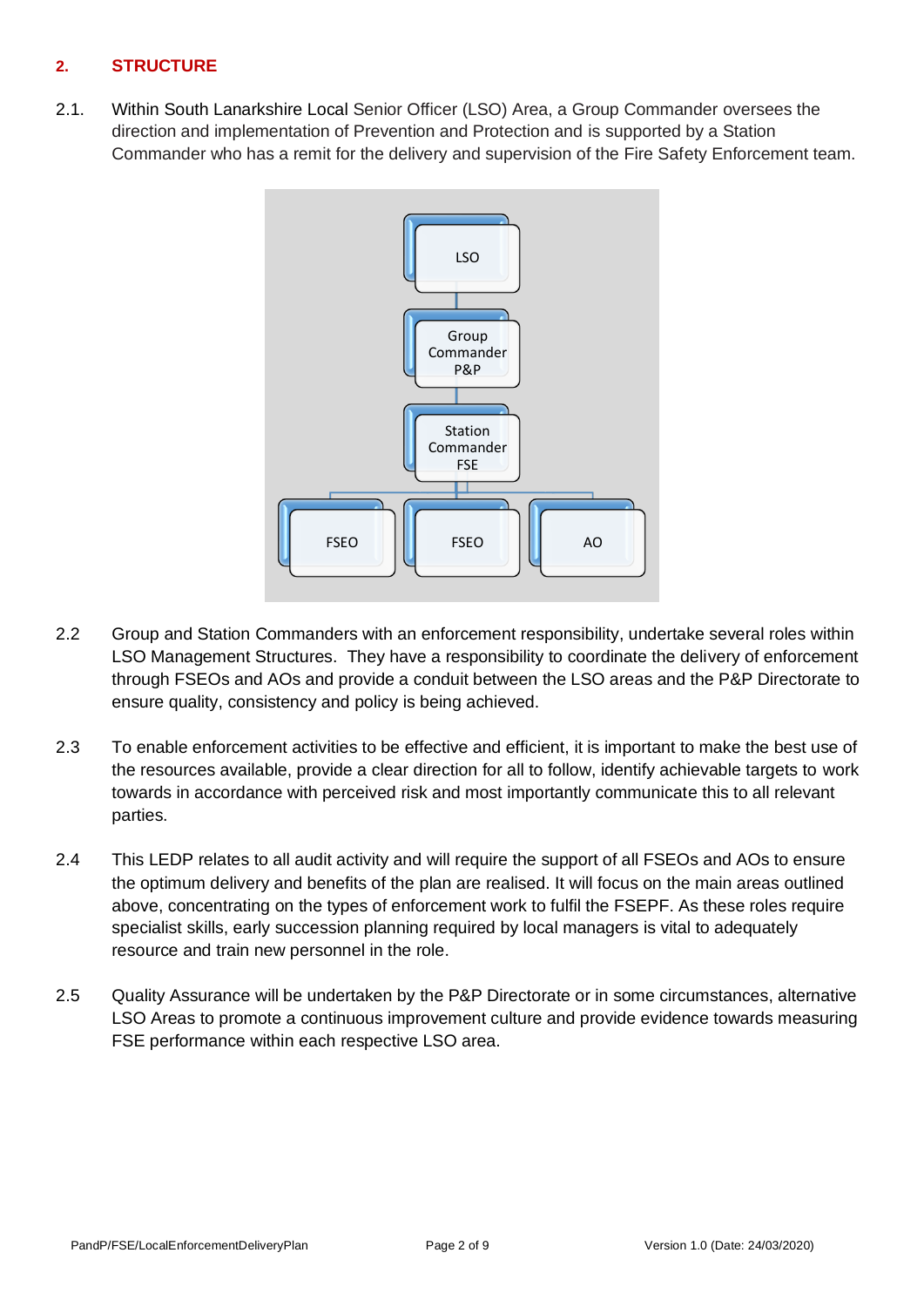### **3. RESPONSIBILITIES**

- 3.1 The P&P Group Commander will be responsible for the production, monitoring and review of the LEDP to meet FSEPF commitments and area risks, the performance management and coordination of FSE activities and the reporting of progress to the LSO and P&P Directorate.
- 3.2 P&P Station Commanders will be responsible for planning FSE activities, which support this plan, liaising with the P&P Directorate, and the Quality Assurance and performance management of FSEOs and AOs.
- 3.3 FSEOs and AOs will be responsible for delivering against this plan by engaging with and supporting Dutyholders, monitoring audit outcomes and informing their Station and Group Commander at an early stage of non-compliance relating to formal enforcement action. This may involve gathering evidence to support the preparation of reports to the Crown Office and Procurator Fiscal Service.

## **4. AUDIT ACTIVITIES**

- 4.1. All audit activities within South Lanarkshire LSO area will be risk based, with resources being directed and prioritised around 4 key areas:
	- *Premises where the risk to life from fire is greatest*
	- *Emerging intelligence e.g. through operational activity or partner communications*
	- *A risk based methodology outlined by the Directorate*
	- *Post fire audit and analysis*
- 4.2 As part of the risk based methodology set by the P&P Directorate, any program set by areas must include the following core activity:
	- *Ensure that all Care Home Services, Hospitals, Private Hospitals and Hospices which provide inpatient care are audited annually*
	- *Ensure that newly registered Care Home Services are audited within seven working days of becoming operational*
	- *Undertake annual audits of Hotel and Hostel premises where previous activity has identified a calculated risk level of "medium and above" and a management compliance level of 3 or more until improvements have been demonstrated and a management compliance level of 2 or less achieved*
	- *Undertake annual audits of all other premises where previous activity has identified a calculated risk level of "High" or "Very High" and a management compliance level of 3 or more until improvements have been demonstrated*
	- *Plan to undertake HMO audits in line with the* [SFRS Houses in Multiple Occupation](https://ihub.firescotland.gov.uk/download.cfm?doc=docm93jijm4n6539.xls&ver=44233)  (HMO) [Auditing Policy](https://ihub.firescotland.gov.uk/download.cfm?doc=docm93jijm4n6539.xls&ver=44233)
	- *Ensure relevant premises identified as having had a fire, or other significant fire safety event, will have an audit undertaken at the earliest opportunity to determine whether the incident was initiated due to inadequate fire safety measures or failure within the fire risk assessment process*
	- *Undertake an initial or follow up audit as a result of meeting the criteria within Stage 3 of the* [SFRS Unwanted Fire Alarm Signals \(UFAS\) Incident](https://ihub.firescotland.gov.uk/download.cfm?doc=docm93jijm4n3257.xls&ver=13871) Procedure
	- *Continue to monitor and work in conjunction with Dutyholders where areas of noncompliance have been identified and action plans have been requested, to ensure that appropriate methods of resolution are being undertaken*
	- *Where necessary, seek formal compliance of fire safety legislation by proportionate use of all available enforcement powers under the FSA*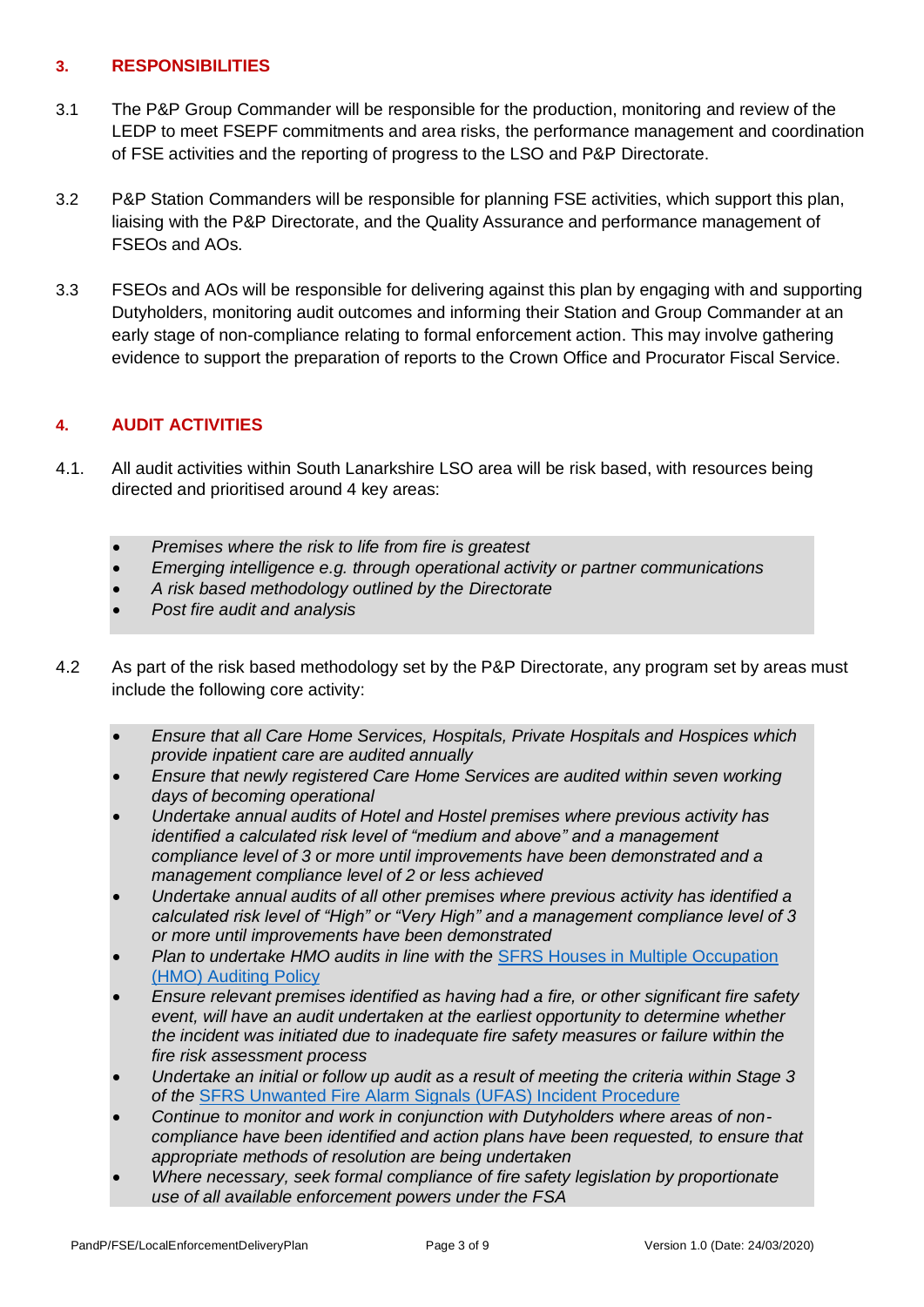- 4.3 The area will also analyse previous audit outcomes, Operational Reassurance Visit data, fire activity and other intelligence sources to identify additional premises types which may be demonstrating an increased risk and not covered above, for inclusion within this delivery plan.
- 4.4 [Appendix A](#page-6-0) contains the proposed delivery plan incorporating the above, with reference to the FSEPF, for the forthcoming period.

#### **5. AUDIT PROCESS**

- 5.1 The principles that FSEOs and AOs must adhere to are laid out within the [Scottish Regulators'](https://www.gov.scot/publications/scottish-regulators-strategic-code-of-practice/)  [Strategic Code of Practice.](https://www.gov.scot/publications/scottish-regulators-strategic-code-of-practice/) In addition, the model laid out within the [Health & Safety Enforcement](https://www.hse.gov.uk/enforce/enforcement-management-model.htm)  [Management Model](https://www.hse.gov.uk/enforce/enforcement-management-model.htm) (EMM) will be followed when deciding audit outcomes following a visit.
- 5.2 FSEOs and AOs are expected to be professional and courteous when engaging with Dutyholders and undertaking audits and must be mindful of conveying a positive image of the service at all times.
- 5.3 Audit appointments will be arranged by telephone, by issuing a standard letter detailing the date and time of the audit, and what the audit will entail. Dutyholders will also be informed of the likely documentation that will be inspected to allow them to have this collated in advance. Should the time or date not be suitable, contact details are provided so a mutually agreed time can be arranged.
- 5.4 The audit will commence with the FSEO or AO showing their identification, and asking to speak with the Dutyholder or other appropriately nominated person that can facilitate the audit. This can often be the Fire Risk Assessor, General Manager, Owner of the building or another person nominated for the responsibility of overall fire safety within the premises.
- 5.5 A discussion and audit of documentation should cover aspects such as the fire safety arrangements in place, the contents of the fire risk assessment (including any outstanding actions arisen from its findings), training (including evacuation), maintenance of fire systems and any fire history or false alarms and unwanted fire alarm signals (UFAS).
- 5.6 An inspection of the premises will be undertaken to compare the fire safety risk assessment findings against the hazards and measures in place at the time of the visit. The detail of the inspection will depend on a number of factors including size, age, access and overall management of the building. It is important that a nominated person be available to assist the FSEO or AO, to provide access to restricted or locked areas and to advise on any health and safety issues particular to the building that may be relevant to the inspection.
- 5.7 It is likely the process should last between 1.5 and 3 hours although this is a rough guide. At the end of the inspection, the FSEO or AO will summarise the findings of the inspection with the responsible person and ensure they fully understand what they are required to do to remedy any deficiencies relating to fire safety. This will be followed up in writing by the officer at the earliest opportunity. Contact details will be provided to the Dutyholder so that they can clarify points or raise concerns following the audit, if necessary.
- 5.8 On some occasions, the findings of the audit may result in the need for an action plan to be drawn up and proposed for agreement with the FSEO or AO. The officer will explain what this entails and engagement shall continue to ensure progress throughout the period of that plan.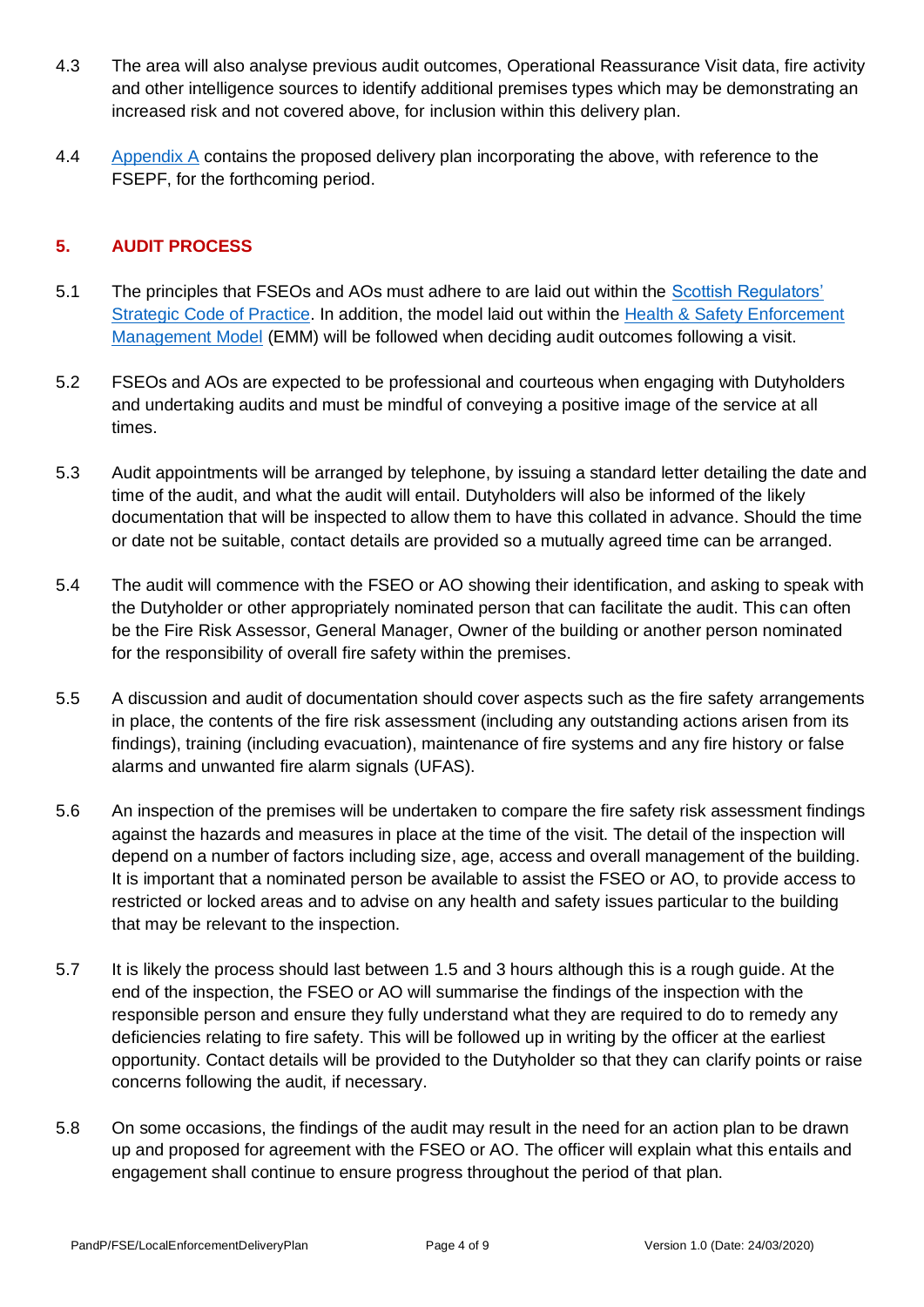- 5.9 Occasionally, formal enforcement action will be necessary e.g. an Enforcement Notice requiring works to be undertaken within a specified time-period or a Prohibition Notice prohibiting/restricting the use of the premises (or part of the premises) due to serious and imminent fire safety concerns which pose a risk to life. The officer will fully discuss the implications of any Notice and the process of appeal will be outlined in any correspondence.
- 5.10 The FSEO or AO will fully explain the reasons for any need to improve fire safety measures within the premises and will consider the level of risk against the sacrifice involved in terms of time, effort and expense to implement those measures. In the event of a failure to agree, a Dutyholder can initially raise their concerns with the local P&P Manager who will review the situation and, where appropriate, suggest a resolution. Where concerns remain, the Dutyholder will be given contact details for the P&P Directorate who will further review the situation and advise accordingly. In the event that disagreement remains, the Dutyholder can [raise a dispute](http://www.gov.scot/Resource/0048/00481729.pdf) with [Her Majesty's Fire Service](http://www.gov.scot/about/public-bodies/HMFSI)  [Inspectorate](http://www.gov.scot/about/public-bodies/HMFSI) for Scotland who will undertake an independent review.

## **6. QUALITY ASSURANCE**

- 6.1 All audits undertaken will follow a process of quality assurance. This is generally actioned by the Station Manager who will process the completed audit on an electronic system. However, occasionally the local P&P manager may request support from the Directorate and an independent review may take place. The findings of the audit will be assessed and discussed with the FSEO or AO concerned.
- 6.2 The Directorate may periodically peer review (or instruct other LSO areas to peer review) audits to maintain a consistent approach and to share good practice throughout SFRS. The findings will be fed back to all LSO areas to promote effective and consistent delivery across the enforcement function.

## **7. PERFORMANCE REPORTING**

- 7.1 The P&P Group Commander will produce a report against this LEDP and present this to the SFRS P&P Local Managers Meeting on a quarterly basis. This will provide an update of progress against the clear targets laid out within the plan detailed below, and ensure that the area continues to support those premises deemed at highest risk.
- 7.2 The report will also provide an update to the LSO on any changes or intelligence that has affected the plan, and enable the LSO to report progress to the Community Planning Partnership as part of the Local Area Plan.
- 7.3 The report will also be tabled at the LSO Management Meetings and discussed as part of the area liaison and performance management meetings with the Directorate.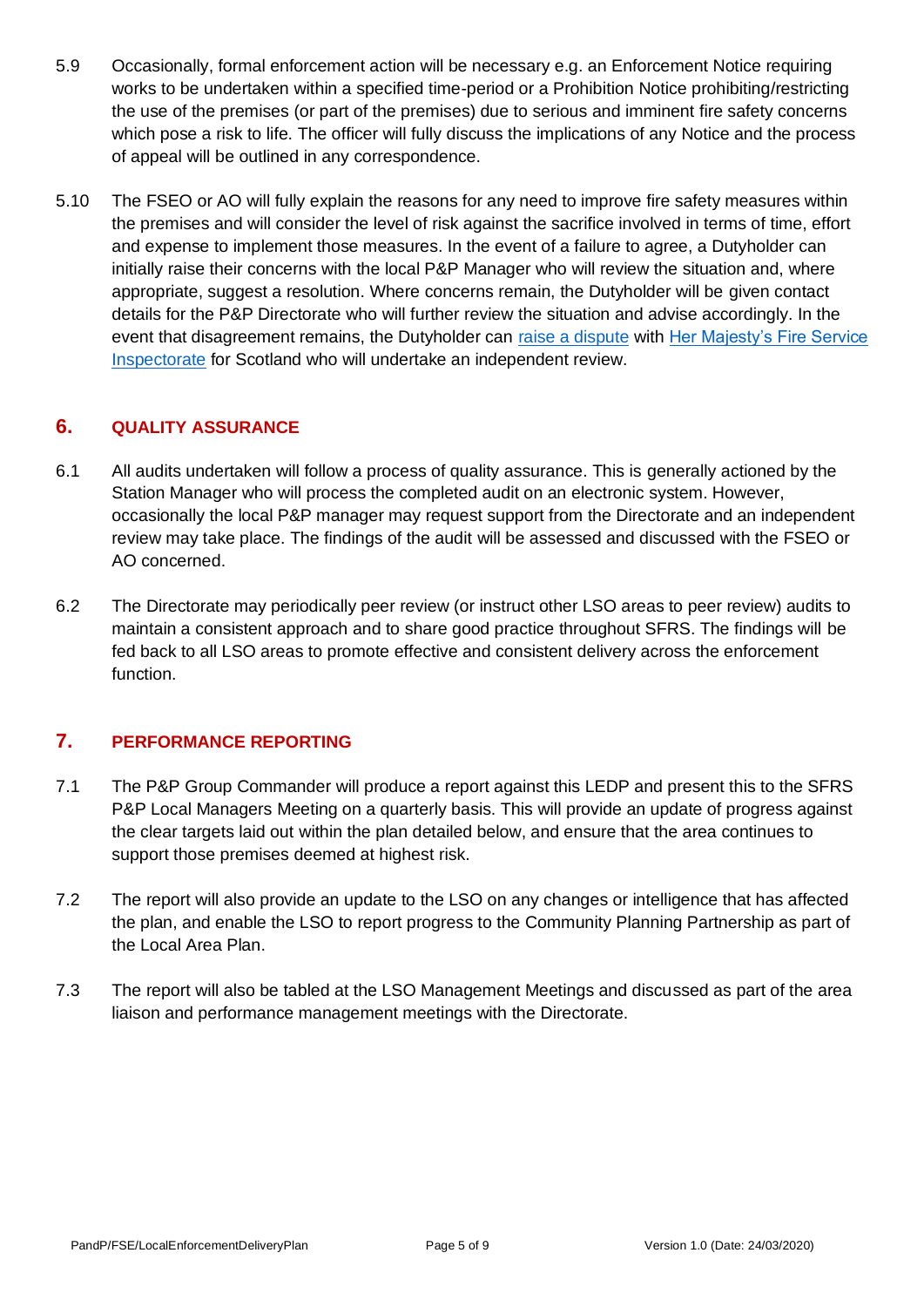## **APPENDIX A – LOCAL ENFORCEMENT DELIVERY PLAN**

# **South Lanarkshire LSO Area Local Enforcement Delivery Plan 2020/2021 Expected Audit Activity**

| Premises Type /<br><b>Audit Type</b>                 | <b>Number</b><br>of<br>Premises | <b>Number</b><br><sub>of</sub><br><b>Buildings</b> | Framework<br><b>Premises</b> | Q1             | Q <sub>2</sub> | Q <sub>3</sub> | Q <sub>4</sub> | Completed<br><b>YTD</b> | Commentary                                                                                                     |
|------------------------------------------------------|---------------------------------|----------------------------------------------------|------------------------------|----------------|----------------|----------------|----------------|-------------------------|----------------------------------------------------------------------------------------------------------------|
| <b>Care Homes</b>                                    | 74                              | 130                                                | <b>Yes</b>                   | 2 <sup>2</sup> | 20             | 28             | 33             | 83                      |                                                                                                                |
| <b>Hospitals</b>                                     | $\mathbf{1}$                    | 6                                                  | Yes                          | $\mathbf{0}$   | $\Omega$       | $\Omega$       | 14             | 14                      |                                                                                                                |
| <b>(Secure Mental Health</b><br><b>Unit) Prisons</b> | $\mathbf{1}$                    | 5                                                  | Yes                          | $\mathbf{0}$   | $\mathbf{0}$   | $\mathbf{0}$   |                | $\mathbf{0}$            |                                                                                                                |
| <b>Hotels: MCL 3 and VH</b>                          | 5 <sub>1</sub>                  | 5                                                  | Yes                          | $\mathbf{0}$   | $\mathbf{0}$   | $\mathbf{0}$   | $\mathbf{0}$   | $\mathbf{0}$            |                                                                                                                |
| <b>Hotels: MCL 3 and H</b>                           | 21                              | 21                                                 | Yes                          | $\overline{0}$ | $\Omega$       | $\Omega$       | $\mathbf{1}$   | $\mathbf{1}$            |                                                                                                                |
| <b>Hotels: MCL 3 and M</b>                           | $\overline{4}$                  | $\overline{4}$                                     | Yes                          | $\mathbf{0}$   | $\mathbf{0}$   | $\mathbf{0}$   | $\mathbf{0}$   | $\mathbf{0}$            |                                                                                                                |
| <b>Previous MCL 3 and VH</b>                         | $\Omega$                        |                                                    | <b>Yes</b>                   | $\Omega$       | $\mathbf{0}$   | $\mathbf{0}$   | $\Omega$       | $\overline{0}$          |                                                                                                                |
| <b>Previous MCL 3 and H</b>                          | 23                              |                                                    | <b>Yes</b>                   | $\mathbf{0}$   | $\overline{0}$ | $\overline{0}$ | $\overline{0}$ | $\overline{0}$          |                                                                                                                |
| <b>HMO</b> (as per Policy)                           | $H = 9$                         |                                                    | Yes                          |                | $\mathbf{1}$   | $\mathbf{0}$   |                | $\mathbf{1}$            |                                                                                                                |
| Max % quoted                                         | $M = 16$                        |                                                    |                              |                | 1              | 10             |                | 11                      |                                                                                                                |
|                                                      | $L = 14$                        |                                                    |                              |                | 5.             | $\Omega$       |                | 5                       |                                                                                                                |
| <b>Post Fire Audit*</b>                              | 98                              |                                                    | Yes                          | $\overline{0}$ | 8              | 11             | 2 <sup>1</sup> | 21                      |                                                                                                                |
| All other H & VH                                     | $\mathbf{1}$                    |                                                    | Yes                          | $\mathbf{1}$   | $\overline{0}$ | $\mathbf{0}$   |                | $\mathbf{1}$            |                                                                                                                |
| All other due list work                              |                                 |                                                    | <b>No</b>                    |                | 9 <sup>°</sup> | 8              |                | 17                      |                                                                                                                |
| <b>FSE Notification from Ops*</b>                    |                                 |                                                    | Yes                          |                |                |                |                |                         |                                                                                                                |
| Complaint*                                           |                                 |                                                    | Yes                          |                |                |                |                |                         |                                                                                                                |
| <b>UFAS Stage 3 Audit*</b>                           |                                 |                                                    | Yes                          |                |                |                |                |                         |                                                                                                                |
| Thematic*                                            |                                 |                                                    | <b>No</b>                    |                |                |                |                |                         |                                                                                                                |
| <b>Total Number of</b><br><b>Identified Risks</b>    |                                 |                                                    |                              |                |                |                |                |                         | Remaining work will be carried over to<br>the next reporting year, only low risk<br>premises will be deferred. |

**\*Based on previous year figures**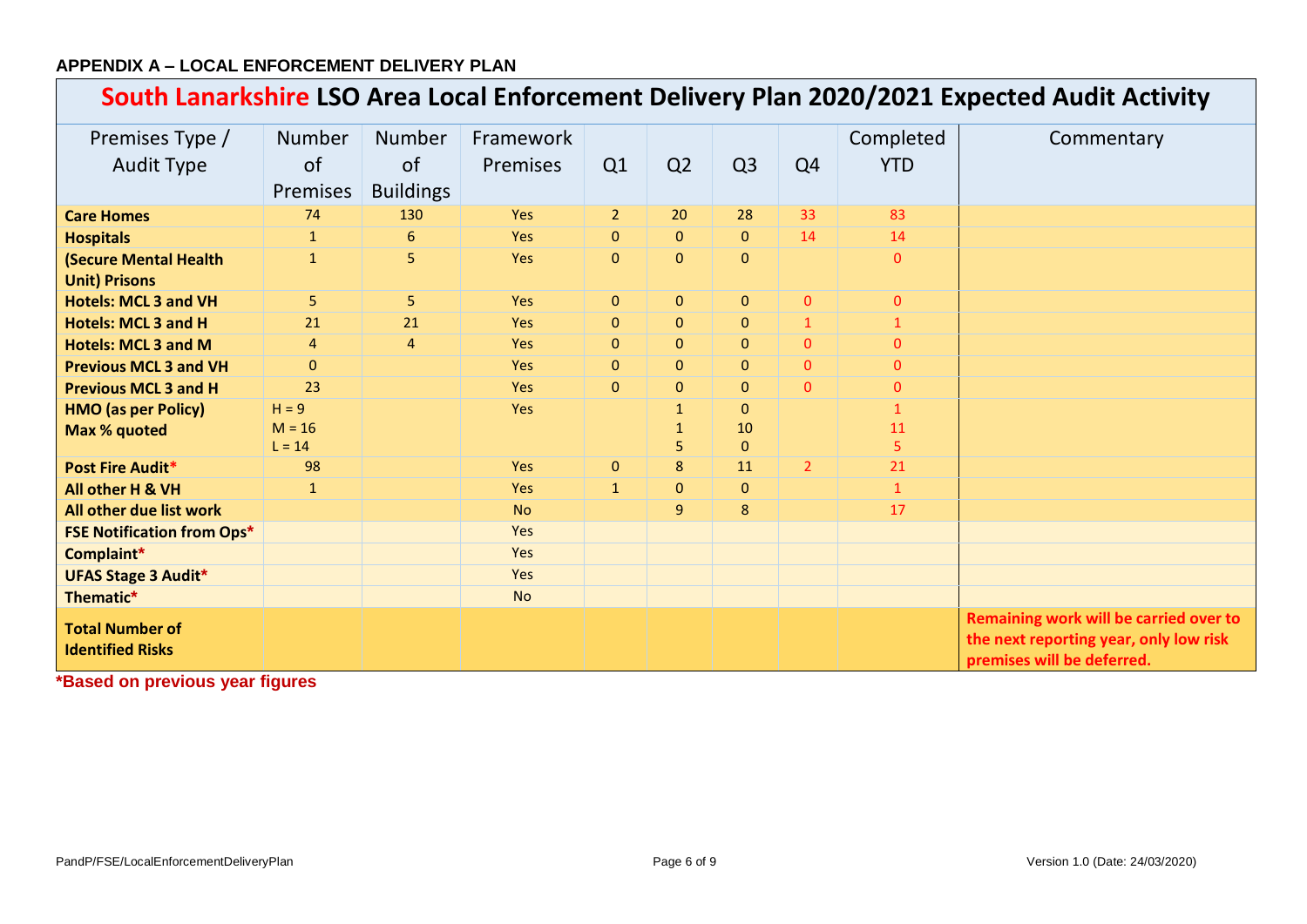## **Formal Action Taken**

| <b>Enforcement Activity</b>                                                                                                   | <b>Previous</b><br>year activity | Q <sub>1</sub> | Q <sub>2</sub> | Q <sub>3</sub> | Q <sub>4</sub> | <b>Total</b> | Commentary                                                                          |
|-------------------------------------------------------------------------------------------------------------------------------|----------------------------------|----------------|----------------|----------------|----------------|--------------|-------------------------------------------------------------------------------------|
| <b>Statutory Notices</b><br><b>Enforcement notice (EN)</b><br><b>Prohibition notice (PN)</b><br><b>Alteration notice (AN)</b> | $EN =$<br>$PN =$<br>$AN =$       |                |                |                |                |              | Actively policing live prohibitions and working with<br>duty holders where possible |

## **Local Initiatives Planned**

<span id="page-6-0"></span>

| <b>Other Work</b> | <b>Initiatives</b>                                                                       | <b>Commentary / Outcome</b>                                                                                                                                                                                                                      |
|-------------------|------------------------------------------------------------------------------------------|--------------------------------------------------------------------------------------------------------------------------------------------------------------------------------------------------------------------------------------------------|
| Q1                | Remote Audit development.                                                                | The FSEO in SL have, in recognition of the importance during Covid 19 Lockdown, developed a<br>procedure for remote auditing of Care Homes. This trial is being monitored by the directorate and<br>maybe rolled out across the whole service.   |
|                   | Lettered all Care Homes in SL                                                            | All Care Homes in SL where lettered at the start of lockdown, reminding them of the importance of<br>maintaining and reviewing Fire safety measures.                                                                                             |
| Q2                | Continuing with remote audit<br>➤<br>development and implementation<br>of new procedure. | Completion of trial for remote audit process and implementation following review of lessons<br>learned, directorate has made some amendments to the process and now is being using for all<br>high-risk care premises during COVID restrictions. |
|                   | Assisting with UAT for PPED.                                                             | User acceptance testing for PPED was planned in to assist directorate in ensuring updates to PPED<br>function with CHROME web browser, a delay in this update from developers has seen no progress.                                              |
|                   | Barrack Street UFAS initiative.                                                          | Reached stage 3 of UFAS and required intervention by S/L FSEO, consultation with all external<br>partners involved took place seeing a reduction in the UFAS incidents however 2 post fire audits                                                |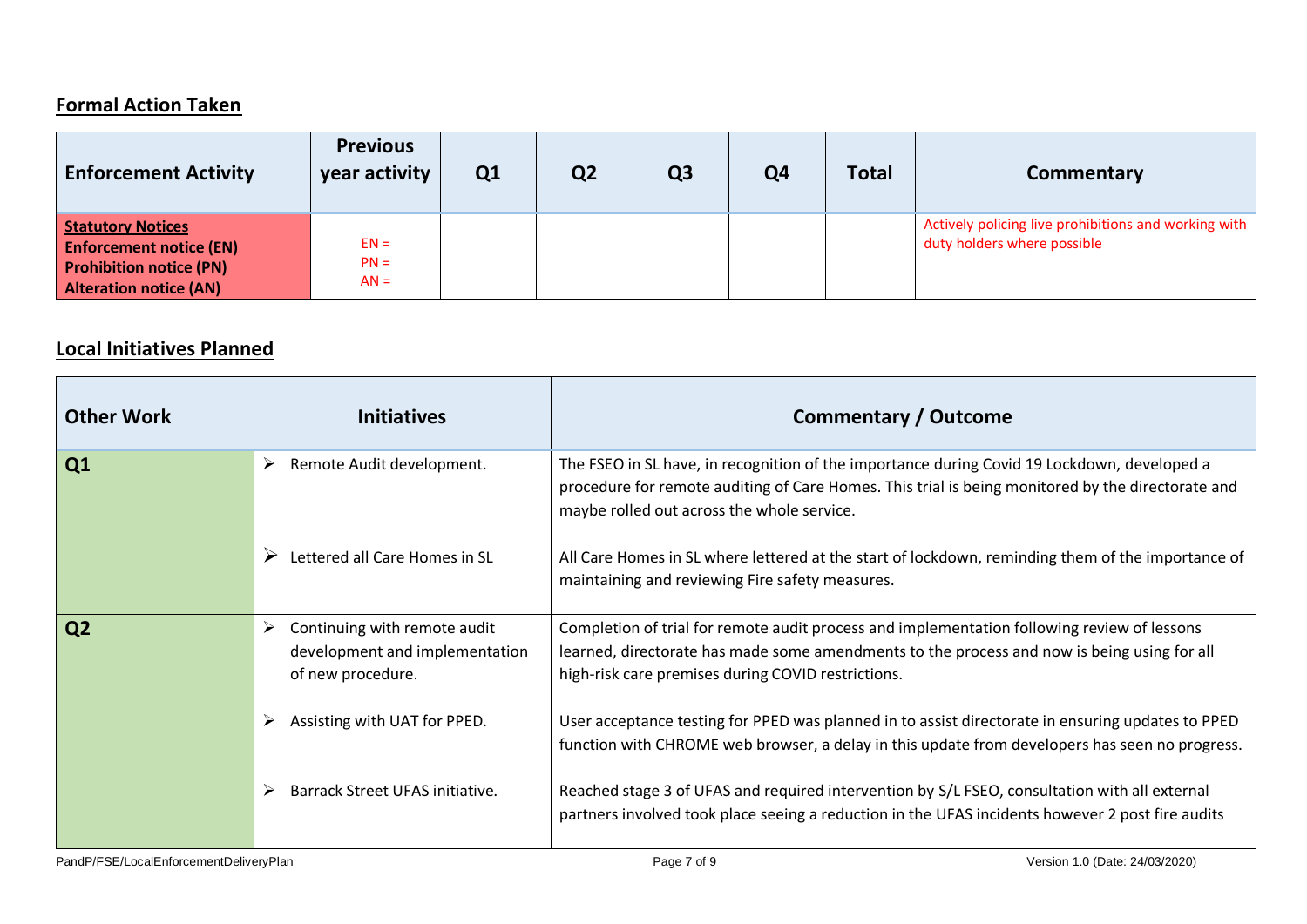|                |   |                                                                                                    | have been conducted following minor incidents in the following quarter that will see continued<br>review and monitoring by S/L FSEO.                                                                                                                                                                                                                                                                                |
|----------------|---|----------------------------------------------------------------------------------------------------|---------------------------------------------------------------------------------------------------------------------------------------------------------------------------------------------------------------------------------------------------------------------------------------------------------------------------------------------------------------------------------------------------------------------|
|                | ➤ | Training council inspectors in<br>sportsground inspections.                                        | To support SLC in developing staff to undertake routine annual inspections and During<br>Performance Inspections of sports grounds S/L FSEO's provided input and support to develop the<br>required skills resulting in SLC having trained staff in place to undertake these inspections.                                                                                                                           |
|                |   | Multi story flat inspections,<br>updating ops crews and<br>intermediary work with<br>stakeholders. | SL FSEO's engaged with S/L ops crews regarding MSF Inspection procedures to concerns noted<br>during previous periodic inspections. Guidance to crews on points to observe included details of<br>fire risks and reducing the spread of fire in common areas, also provided guidance on reporting<br>issues to stakeholders and the MSF inspections carried out by ops crews will remain under on-<br>going review. |
| Q <sub>3</sub> | ➤ | Continuing with remote audits<br>procedure                                                         | Remote audits being conducted on all high-risk premises (care homes etc) and Post Fire Audits of<br>all relevant premises subject to fire incidents.                                                                                                                                                                                                                                                                |
|                | ➤ | Hairmyres Hospital Post Fire<br>Investigation                                                      | Extensive Post Fire Audit investigation following Level 2 fire incident at Hairmyres Hospital (29 <sup>th</sup> )<br>October 2020) within a Covid-19 intensive care ward involving an electric mobile air conditioning<br>unit introduced into the wards by NHS Lanarkshire to control oxygen and heat levels.                                                                                                      |
|                | ➤ | <b>Barrack Street Homeless</b><br><b>Accommodation Unit</b>                                        | 2 Post Fire Audits conducted at 2 Barrack Street (Block B) following 2 fire incidents involving firstly<br>improper cooking and secondly improper use of candles. Meeting held with UWS fire officer and<br>Salvation Army following incidents regarding their management responsibilities. Premise will<br>continue to be monitored regarding UFAS and fire incidents.                                             |
|                | ➤ | SL Hotels (COP-26)                                                                                 | On-going review of SL hotels especially the hotels considered for use during COP-26 conference in<br>Oct/Nov 2021. Hotels are currently closed due to COVID-19 however they will be continually<br>monitored to ensure they comply with requirements of the Fire Scotland Act 2005.                                                                                                                                 |
| Q <sub>4</sub> | ➤ | Hairmyres Hospital Frontline report                                                                | Frontline Report compiled for the Area Commander following Level 2 fire incident at Hairmyres<br>Hospital (29 <sup>th</sup> October 2020) within a Covid-19 intensive care ward involving an electric mobile air<br>conditioning unit introduced into the wards by NHS Lanarkshire to control oxygen and heat levels.                                                                                               |